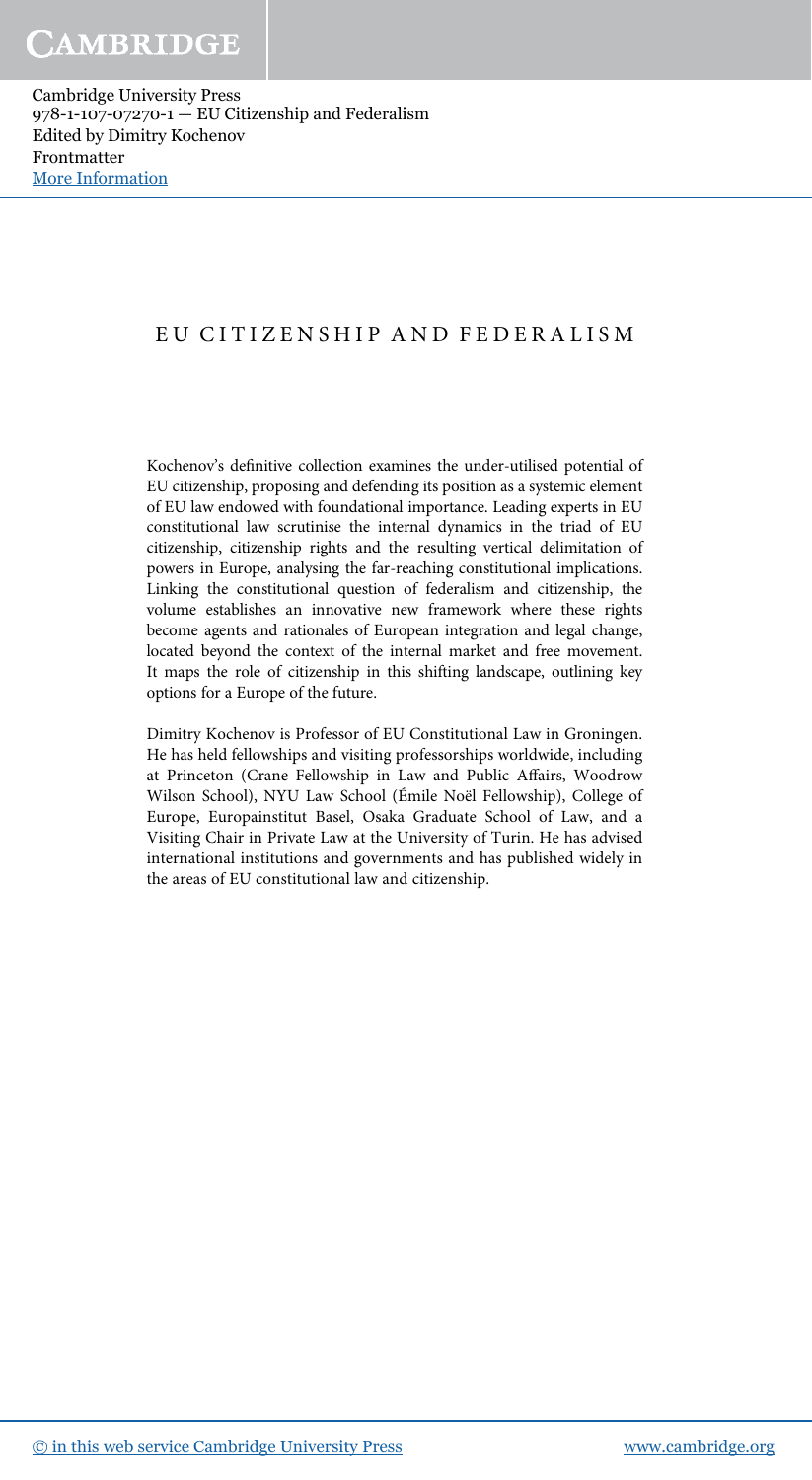# EU CITIZENSHIP AND FEDERALISM

The Role of Rights

Edited by DIMITRY KOCHENOV University of Groningen

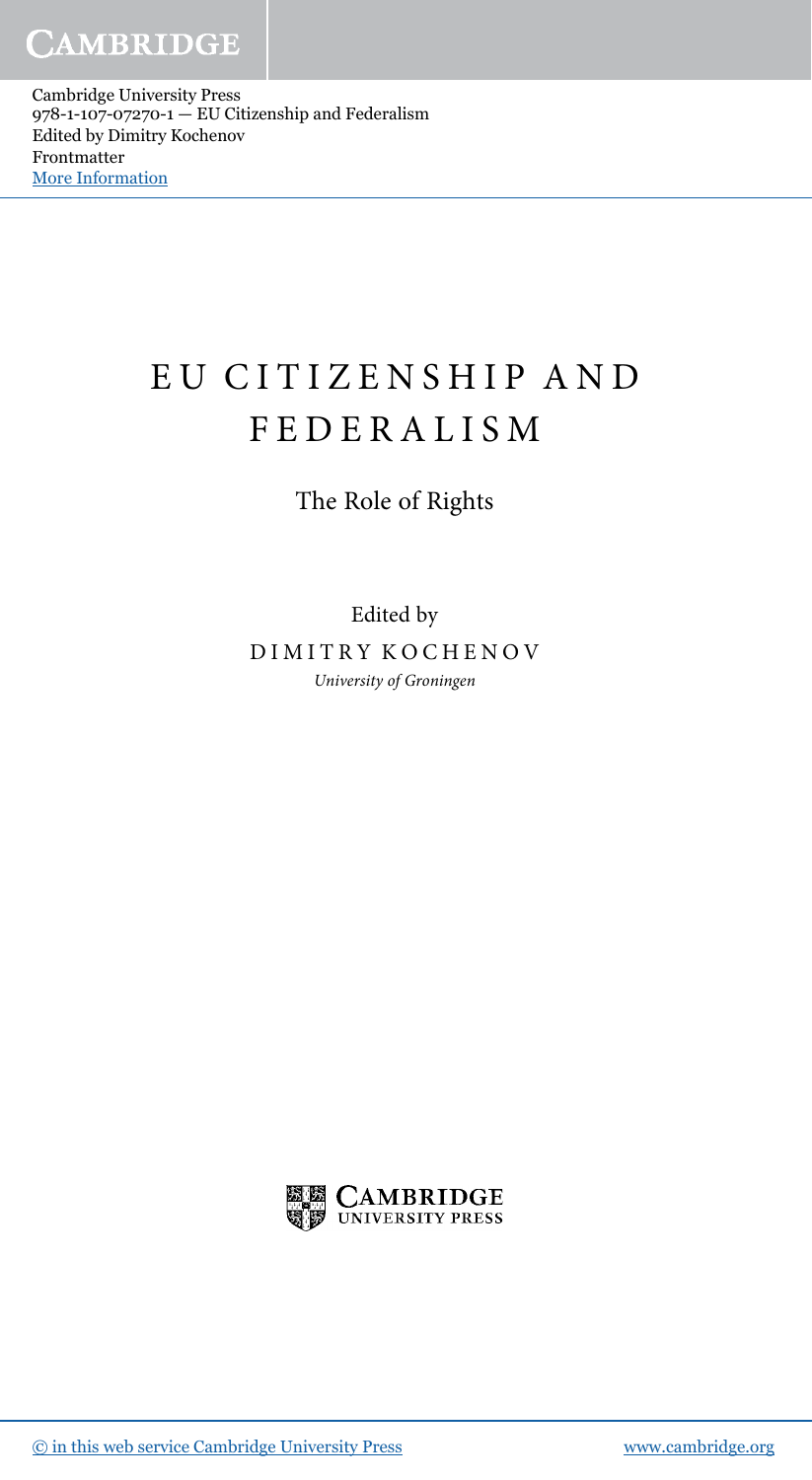CAMBRIDGE

Cambridge University Press 978-1-107-07270-1 — EU Citizenship and Federalism Edited by Dimitry Kochenov Frontmatter [More Information](www.cambridge.org/9781107072701)

# **CAMBRIDGE**<br>UNIVERSITY PRESS

University Printing House, Cambridge CB2 8BS, United Kingdom

One Liberty Plaza, 20th Floor, New York, NY 10006, USA

477 Williamstown Road, Port Melbourne, VIC 3207, Australia

4843/24, 2nd Floor, Ansari Road, Daryaganj, Delhi – 110002, India

79 Anson Road, #06–04/06, Singapore 079906

Cambridge University Press is part of the University of Cambridge.

It furthers the University's mission by disseminating knowledge in the pursuit of education, learning, and research at the highest international levels of excellence.

> www.cambridge.org Information on this title: www.cambridge.org/9781107072701 DOI: 10.1017/9781139680714

> > © Cambridge University Press 2017

This publication is in copyright. Subject to statutory exception and to the provisions of relevant collective licensing agreements, no reproduction of any part may take place without the written permission of Cambridge University Press.

First published 2017

A catalogue record for this publication is available from the British Library.

ISBN 978-1-107-07270-1 Hardback

Cambridge University Press has no responsibility for the persistence or accuracy of URLs for external or third-party Internet Web sites referred to in this publication and does not guarantee that any content on such Web sites is, or will remain, accurate or appropriate.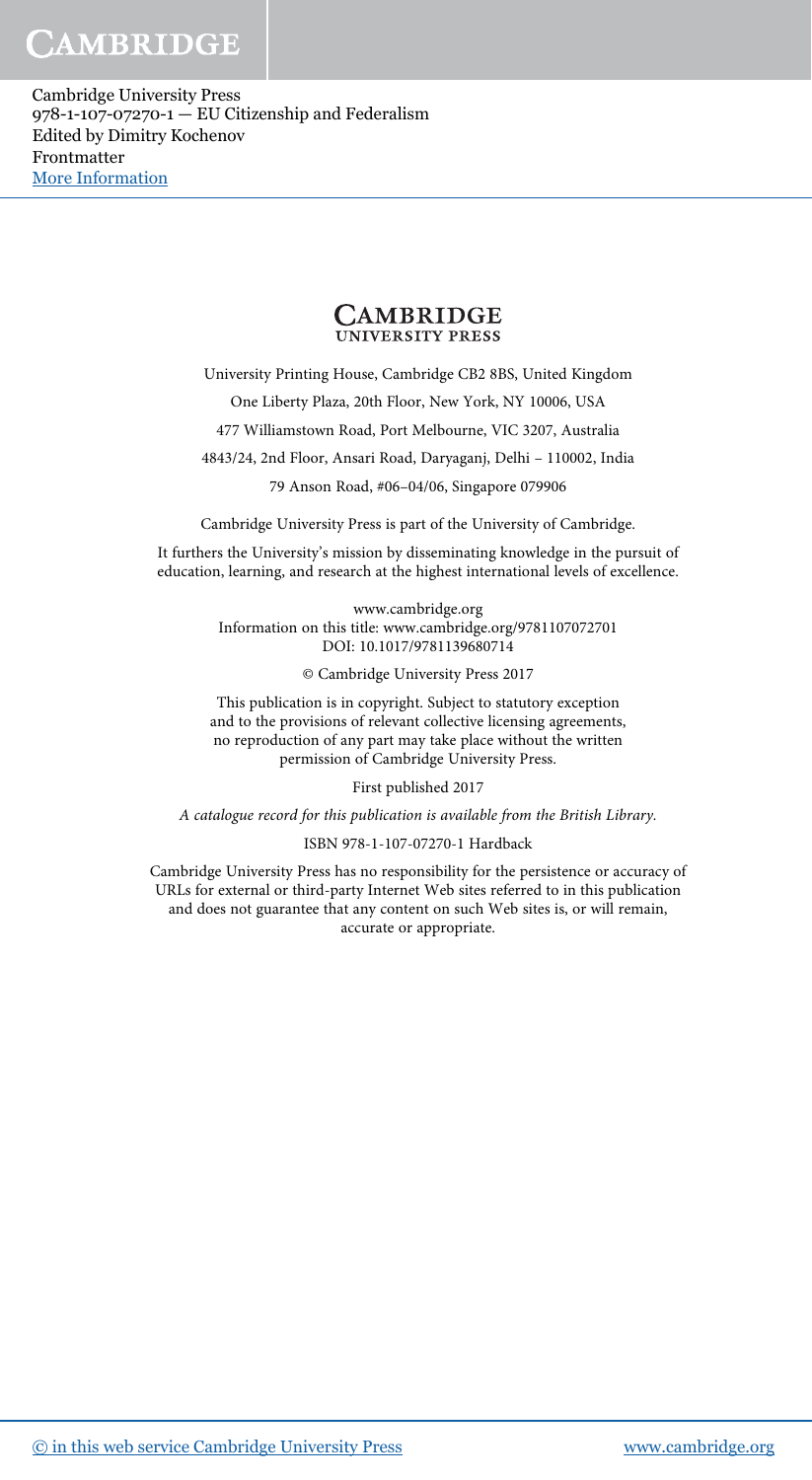# **CAMBRIDGE**

**Cambridge University Press** 978-1-107-07270-1 - EU Citizenship and Federalism Edited by Dimitry Kochenov Frontmatter More Information

Зекуадхе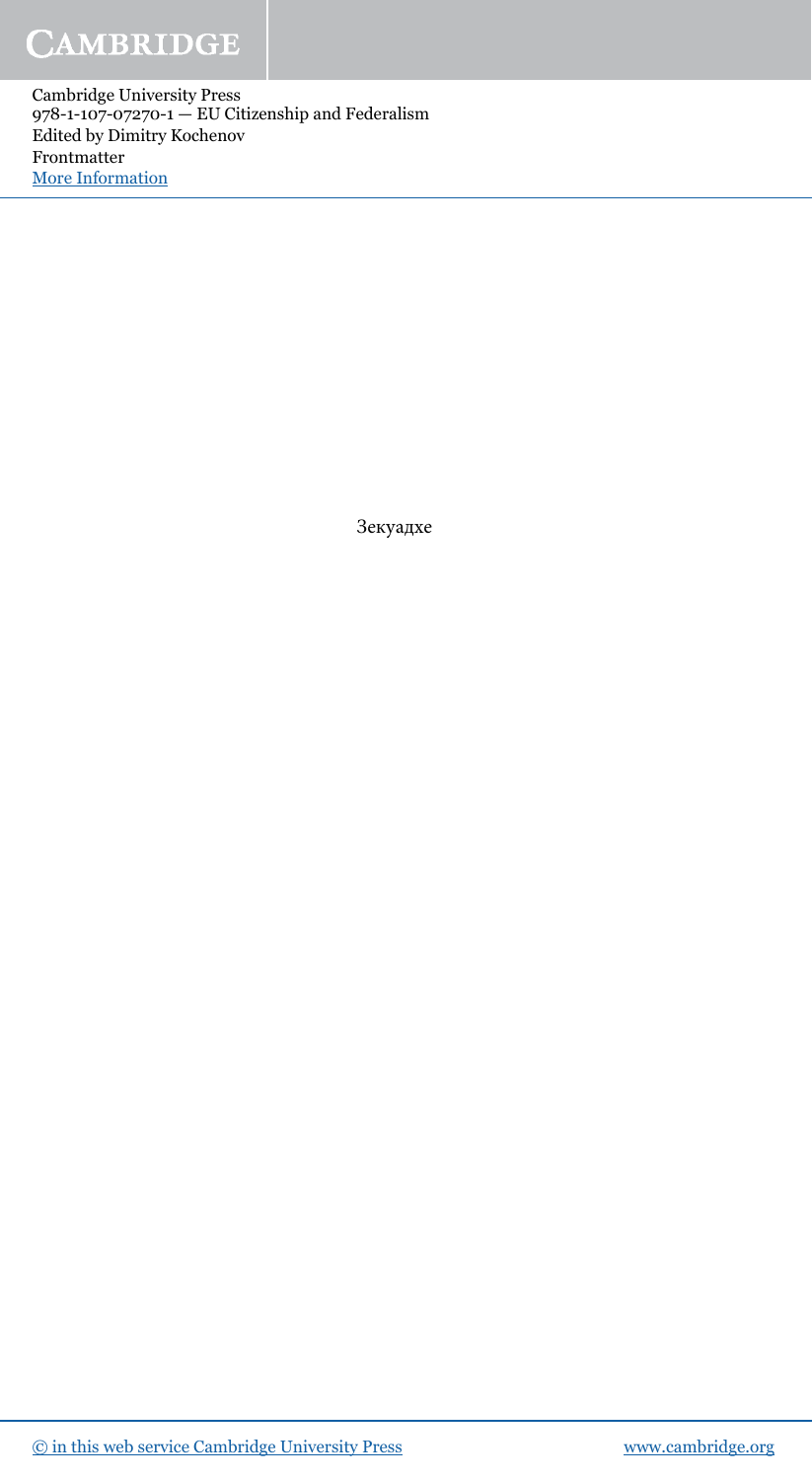# **CONTENTS**

List of Contributors page xvii Preface xxi Foreword xxv Table of Cases xxix Table of TEU, TFEU and CFR Provisions lii Table of the Provisions of Regulations 1612/68 and 492/2011 and Directive 2004/38 lvii List of Abbreviations lix

# Introduction 1

- 1 On Tiles and Pillars: EU Citizenship as a Federal Denominator 3 dimitry kochenov
	- I Decommodification of Personhood in the European Union? 3
	- II The 'Federal Association of States and Citizens' 16
	- III Market Citizenship: A Logical Impossibility 35
	- IV Reintroducing Dignity into the Structural Fabric of the Legal System 44
	- V Extending the Analysis: The Chapters That Follow 52
	- VI On Tiles and Pillars: Predicting the Future 78

# PART I Citizenship within the EU Federal Context 83

- 2 The Origins and the Potential Federalising Effects of the Substance of Rights Test 85 martijn van den brink
	- I Introduction 85

vii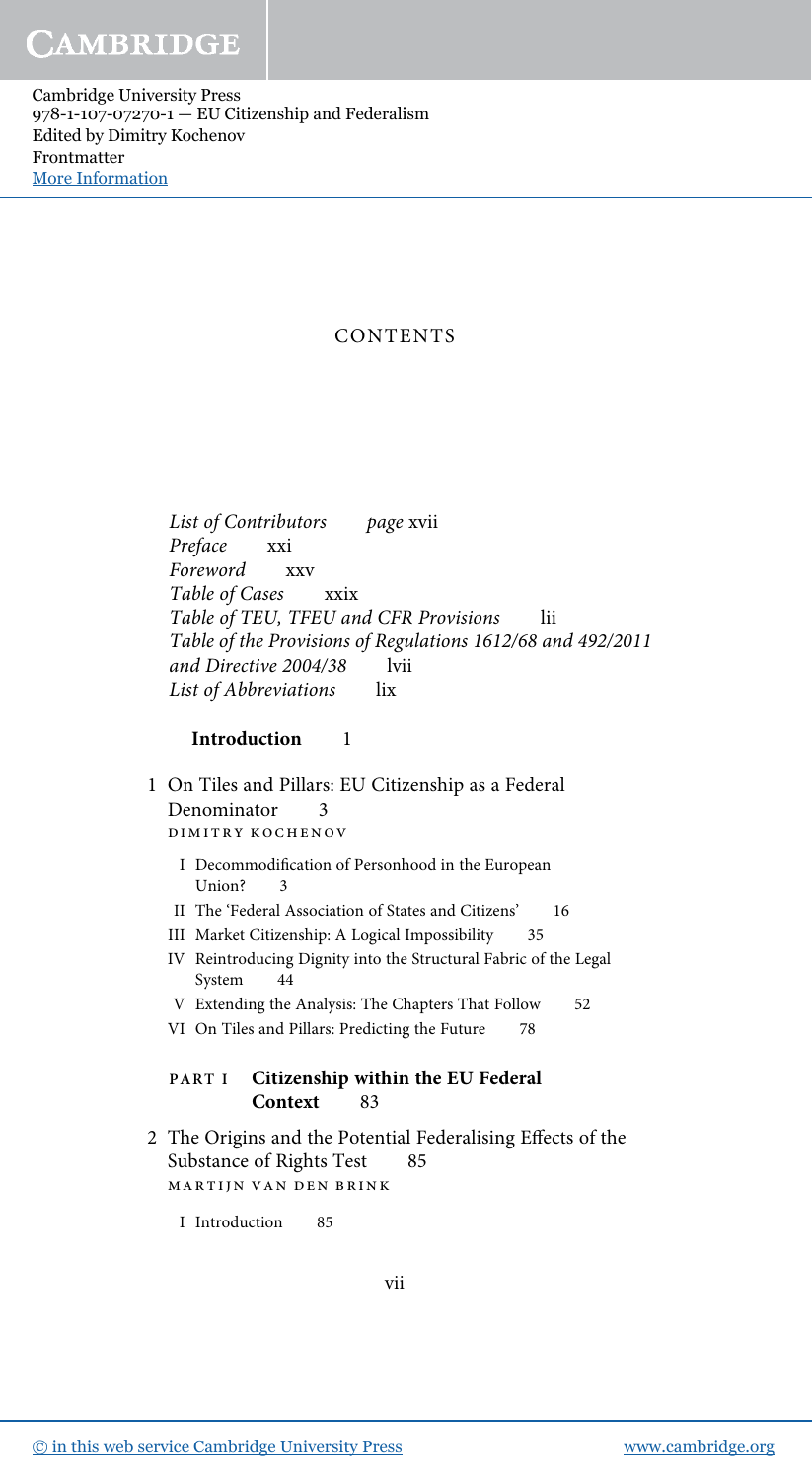viii

#### CONTENTS

- II The Protection of the Substance of Rights in the Case Law of the ECI 87
- III The substance of EU Citizenship Rights  $90^{\circ}$
- IV Reinforcing the Vertical Dimension of EU Citizenship 92
- V The Substance of Which Rights? 95
- VI Conclusion 106
- 3 Some Reflections on Member State Nationality: A Prerequisite of EU Citizenship and an Obstacle to Its Enjoyment 107

```
MACIEJ SZPUNAR AND MARÍA ESTHER BLAS LÓPEZ
```
- 107 I Introduction
- II Globalisation, Europeanisation and Member State 108 Nationality
- III Some Reflections Concerning Nationality as an Obstacle to the Enjoyment of EU Citizenship 120
- IV Conclusion 124
- 4 The European Federalisation Process and the Dynamics of Fundamental Rights 125 JOSÉ LUÍS DA CRUZ VILAÇA AND ALESSANDRA

**SILVEIRA** 

- I Introduction 125
- II Waiting for a Federal Big Bang? Revisiting the Federalising Process Theory 128
- III Delimitation of Competences and Federative Balance 133
- IV Fundamental Rights and Sense of Community 136
- V Conflicts of Competence and System Survival 142
- VI Conclusion  $145$
- 5 Recasting EU Citizenship as Federal Citizenship: What Are the Implications for the Citizen When the Polity Bargain Is Privileged? 147 NIAMH NIC SHUIBHNE
	- I Introduction  $147$
	- II The EU as a Federal Polity 149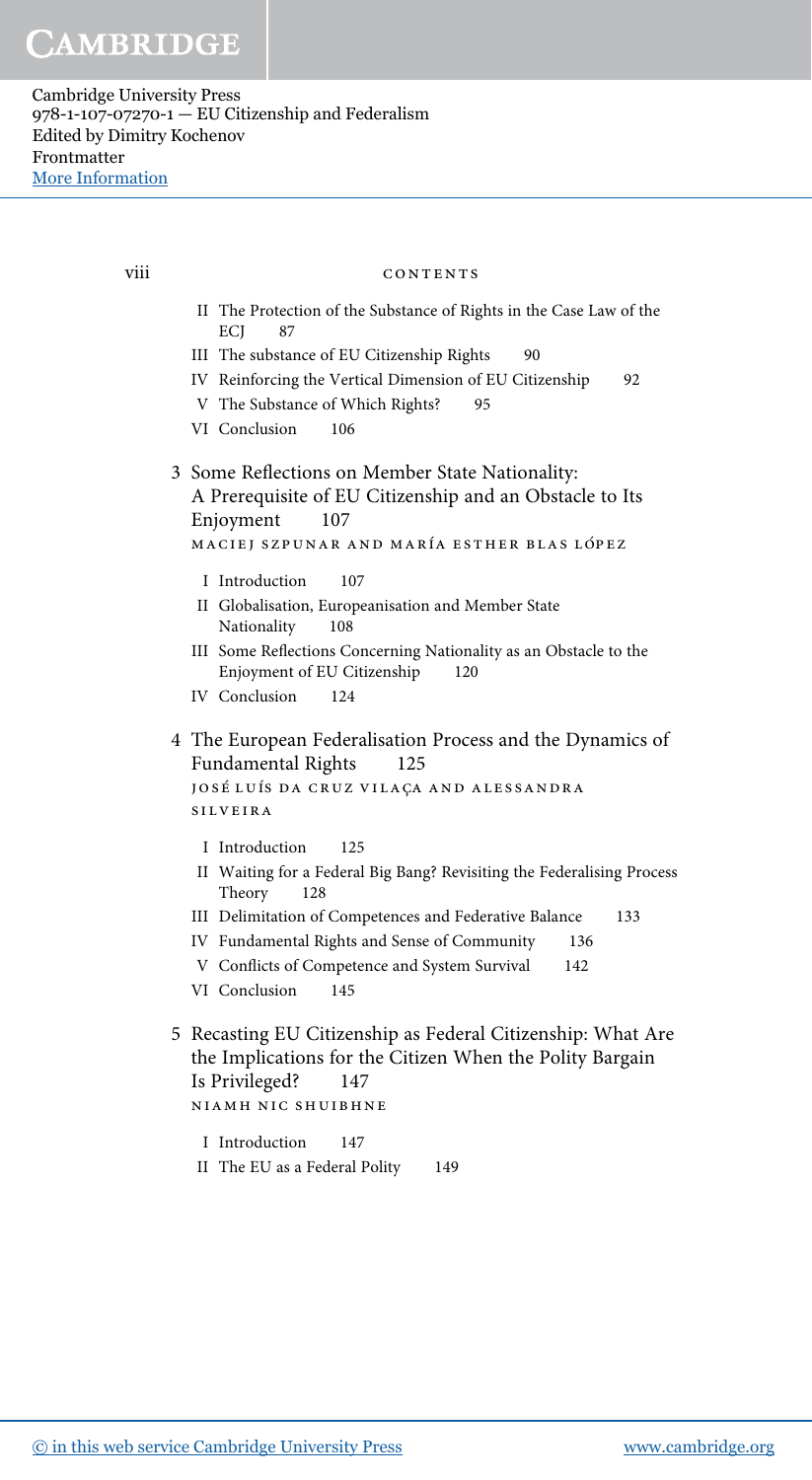### contents ix

- III Recasting EU Citizenship Case Law as Federal Citizenship Case Law 160
- IV EU Citizenship as Federal Citizenship: The Value Added and the Value Lost 168
- V Conclusion 176
- 6 Transfiguring European Citizenship: From Member State Territory to Union Territory 178 LOÏC AZOULAI
	- I From Metonymy to Metaphor 178
	- II From European Territory to Social Integration 182
	- III From Social Integration to the Territory of the Union 193
	- IV Conclusion 202
- 7 Earned Citizenship Understanding Union Citizenship through Its Scope 204 eleanor spaventa
	- I Introduction 204
	- II From the Market to the Market: The (Ir)Relevance of the Inactive Citizen 206
	- III Ruiz Zambrano and the Substance of the Rights Test A Hasty Retreat and a Problematic Doctrine 209
	- IV Earned Citizenship 219
	- V Normative Justifications and Moral Imperatives 221
	- VI Conclusions 223
- 8 European Citizenship and Its New Union: Time to Move On? 226

daniel sarmiento and eleanor sharpston

- I Introduction 226
- II Free Movement and Its Limits: When the Court Said 'Enough' 228
- III Citizenship and Rights 231
- IV Citizenship and Democracy 235
- V Citizenship and the Rule of Law 238
- VI Conclusion: From a Market–Based Citizenship to Constitutional Citizenship: A Task for Citizens, Not Only Courts 241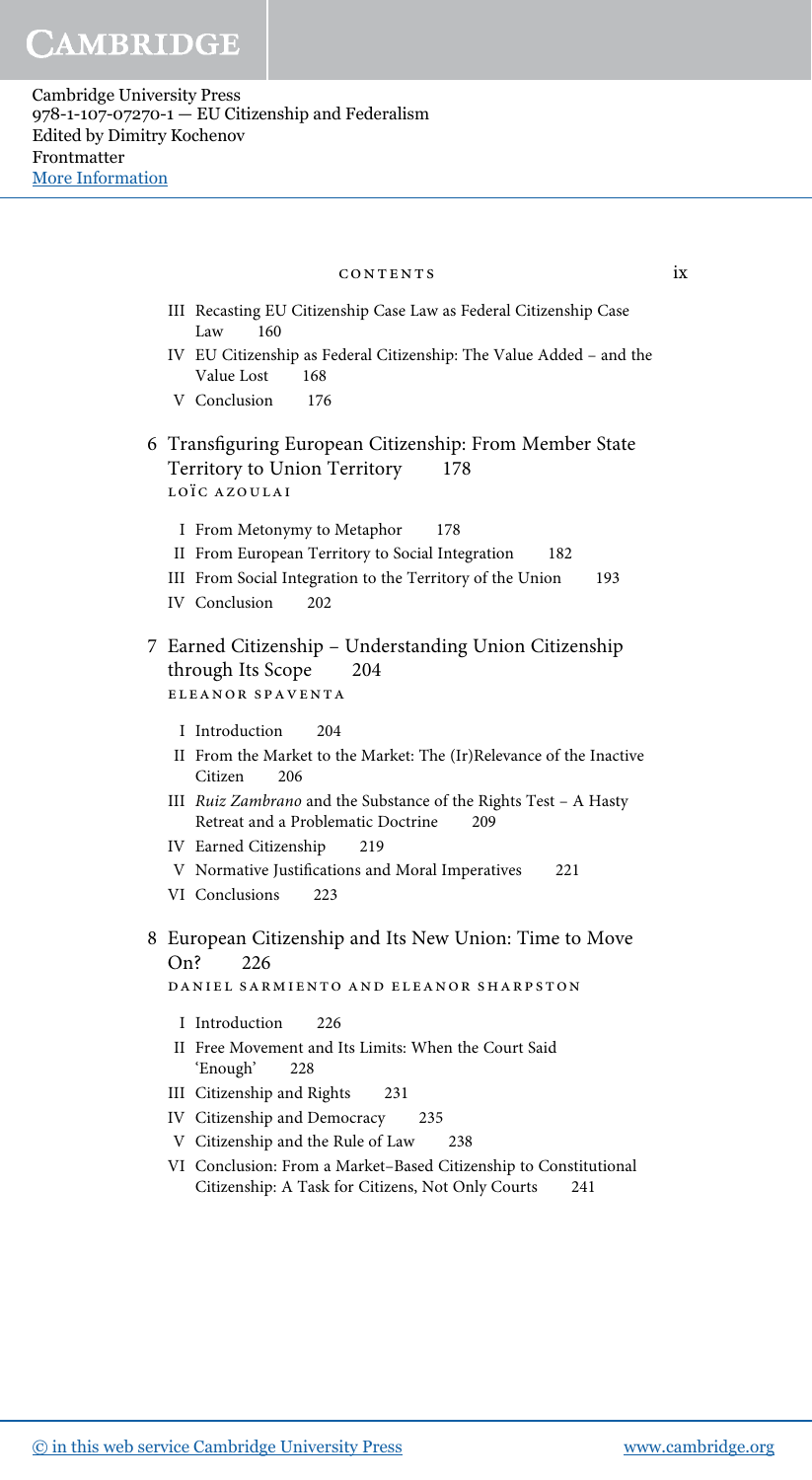#### x CONTENTS

- 9 Going Home? 'European' Citizenship Practice Twenty Years After 243 antje wiener
	- I Introduction 243
	- II Citizenship Practice Theory A Heuristic Device 249
	- III Renegotiating Normativity: Who Has Access to Contestation? 259
	- IV Conclusion 267

# PART II EU Citizenship Rights and the Vertical Division of Powers in the EU 269

- 10 The Political Side of EU Citizenship in the Context of EU Federalism 271 federico fabbrini
	- I Introduction 271
	- II EU Citizenship and Political Rights 273
	- III Extending EU Citizens' Electoral Rights: Promises and Pitfalls 277
	- IV Federalism, Citizenship and Democracy 281
	- V The Case Law of the ECJ and the Development of EU Citizens' Political Rights 285
	- VI Treaty Reform: Between States' Consent and Popular Will 289
	- VII Conclusion 292
- 11 Reframing Public Health Governance: From Risk to Citizenship and Participation 294 mark l. flear
	- I Introduction 294
	- II Framing EU Public Health Governance as a Matter of Risk 297
	- III Reframing EU Public Health Governance as a Matter of EU Citizenship 308
	- IV Conclusion 315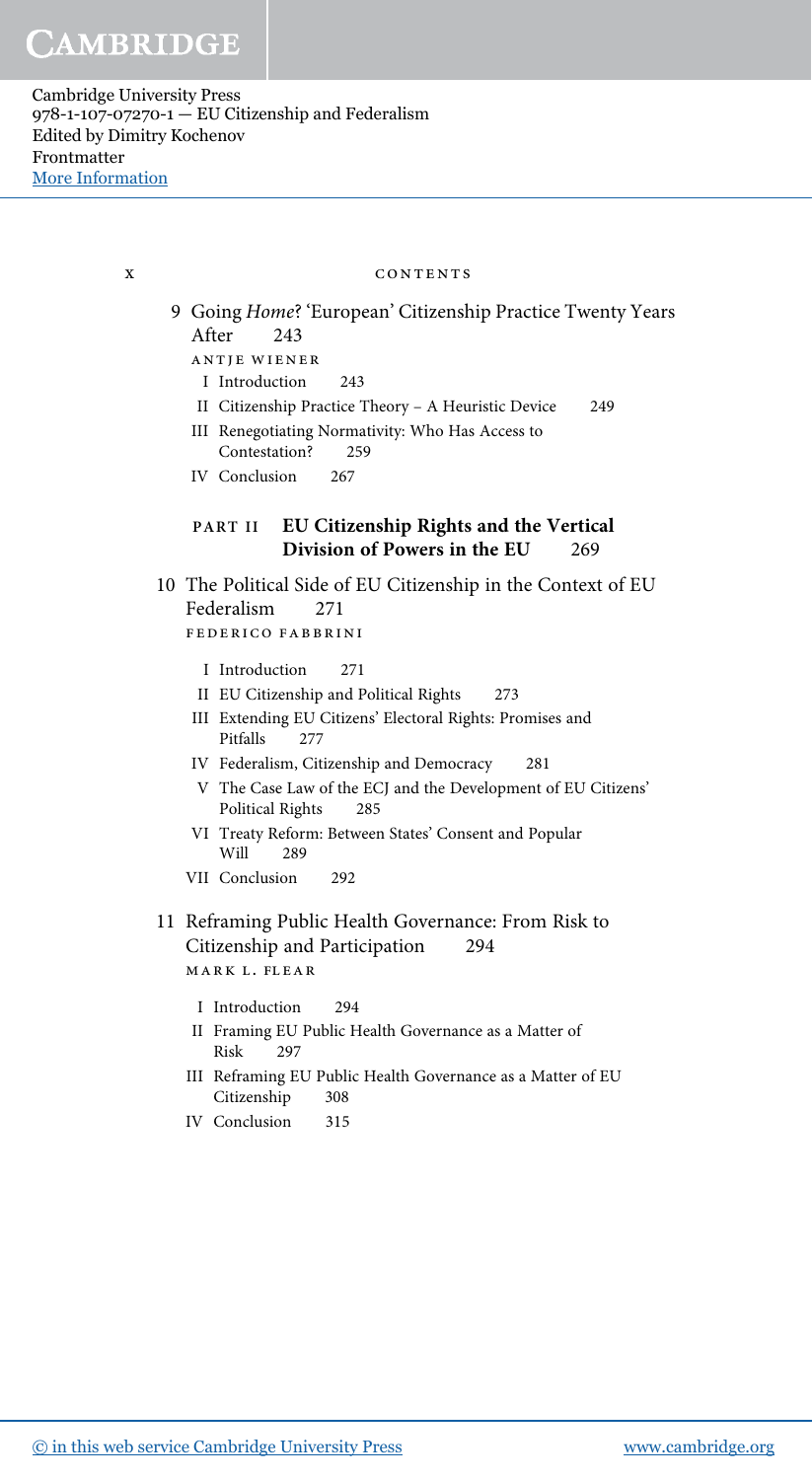## CONTENTS

12 The Federal Implications of the Transformation of the Market Freedoms into Sources of Fundamental Rights for the Union Citizen 316 ALINA TRYFONIDOU

- I Introduction 316
- II Morality Issues 319
- **III** Direct Taxation Cases 325
- IV Right to Receive Healthcare Services and Goods in the Territory of Another Member State 329
- V Immigration Control and Family Reunification Rights of Migrant **Union Citizens** 333
- VI Analysis 337
- VII Conclusion 340
- 13 Perspectives on Social Citizenship in the EU: From Status Positivus to Status Socialis Activus via Two Forms of **Transnational Solidarity** 341 DAGMAR SCHIEK
	- I Introduction  $341$
	- II Towards Transnational Social Citizenship 343
	- III The EU as a Case Study for Transnational Social Citizenship 354
	- IV Conclusion 368
- 14 A Citizenship Right to Stay? The Right Not to Move in a Union Based on Free Movement 371 SARA IGLESIAS SÁNCHEZ
	- I Introduction 371
	- II Territorial Rights: Right to Stay, Right to Remain, Right Not to be Displaced 373
	- III The Citizenship of the Union and the Transformation of the Right to Stay 377
	- IV The Right to Stay in One's Own Country: An EU Citizenship Right or a Fundamental Right? 387
	- V Concluding Remarks 392

xi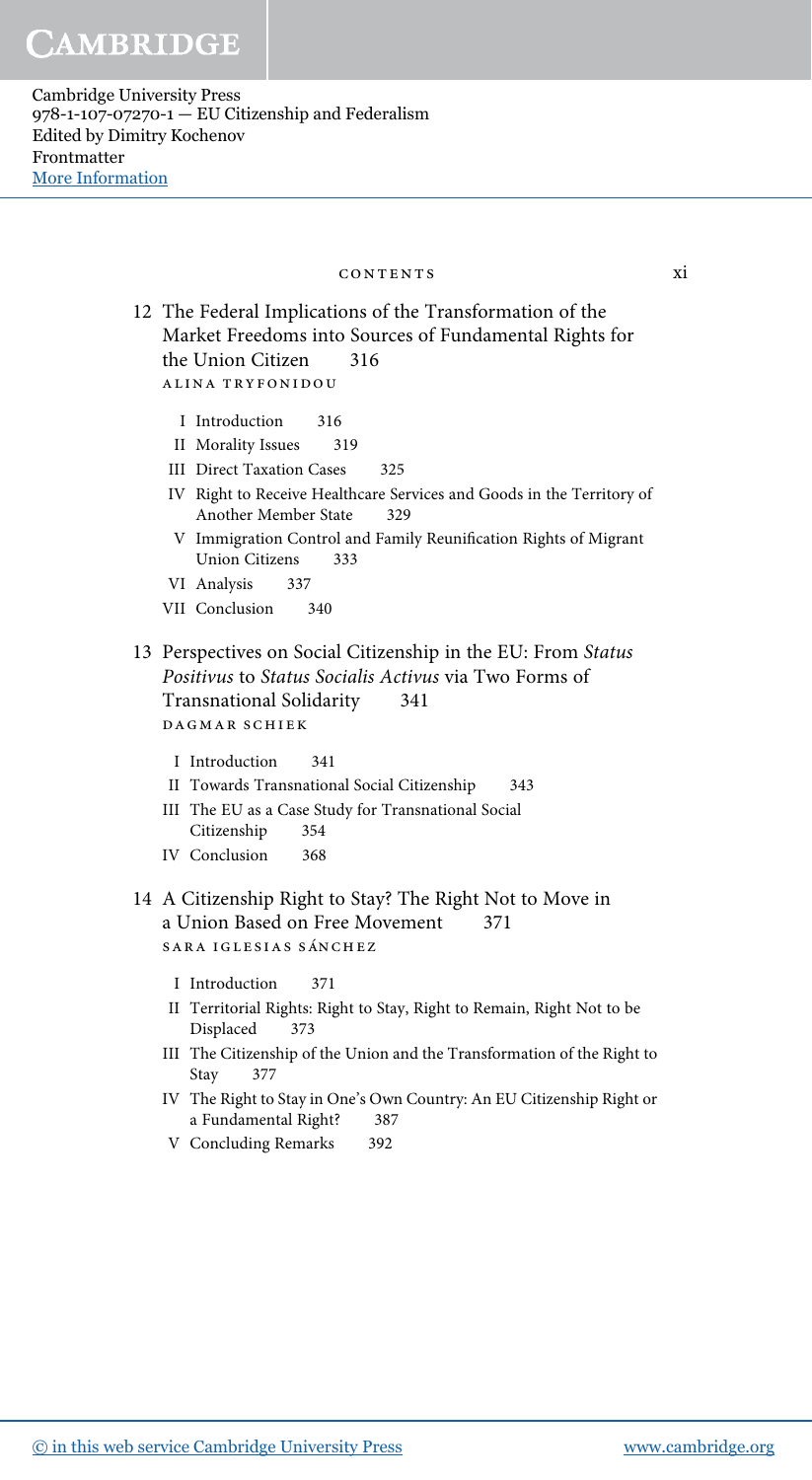xii

#### CONTENTS

- 15 'Scelestus Europeus Sum': What Protection against Expulsion Does EU Citizenship Offer to European Offenders? 394 MICHAL MEDUNA
	- I EU Citizenship and Public Order Introduction 394
	- II A Tale of Four Institutions 397
	- III Federalising Potential of EU Citizenship 407
	- IV Future of the public Policy / Security Derogation -Conclusion 413

#### 16 EU Sexual Citizenship: Sex Beyond the Internal Market 417

ULADZISLAU BELAVUSAU

- I Introduction 417
- II Sexual Citizenship: Normative Investigation 419
- III EU Sexual Rights: Three Bricks at the Foundation of Sex in the Union 427
- IV Conclusions: Mobile Citizenship and Sex Mobilisation via EU Law 441
- 17 EU Citizenship and the European Federal Challenge through the Prism of Family Reunification 443

STANISLAS ADAM AND PETER VAN ELSUWEGE

- I Introduction 443
- II A Fragmented Legal Landscape 446
- III The Undesirable Effects of Fragmented Legal Regimes 452
- IV Tackling Reverse Discrimination? 456
- V Rights' Protection from the Perspective of Comparative Federalism 462
- VI Conclusion 466
- 18 The Right to Stay at Home: A Basis for Expanding European Family Rights 468 **GARETH DAVIES** 
	- I Introduction 468
	- II The Right to Stay at Home 469
	- III Life without Family 474
	- **IV** Difficult Family Members 481
	- V Conclusion 487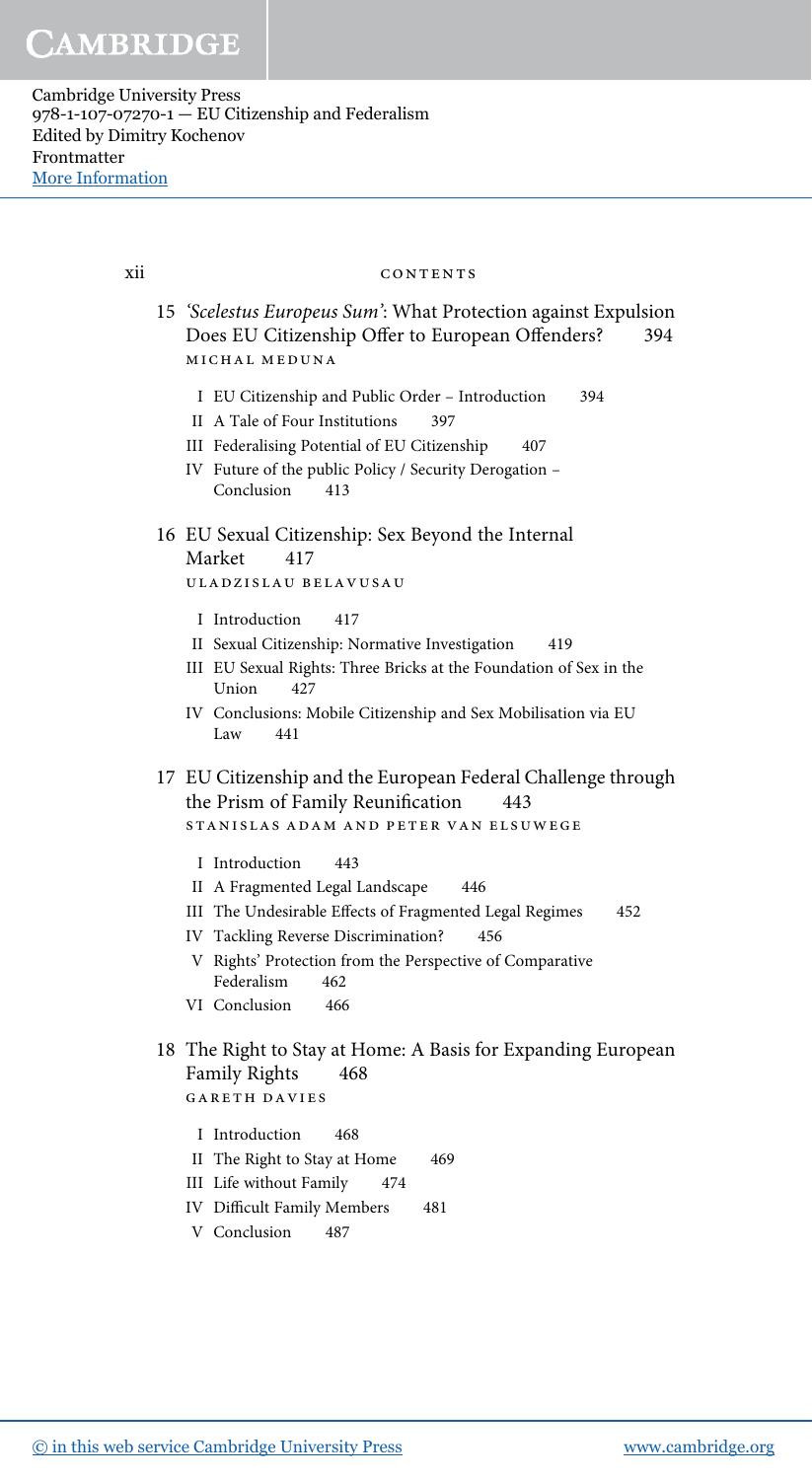| CONTENTS                                                                                                                                                                                                                                                                                             | xiii |
|------------------------------------------------------------------------------------------------------------------------------------------------------------------------------------------------------------------------------------------------------------------------------------------------------|------|
| 19 EU Citizenship and the Right to Care<br>489<br>NATHAN CAMBIEN                                                                                                                                                                                                                                     |      |
| I Introduction<br>489<br>II The Right to Care as a Trigger for More Extensive Protection in ECJ<br>Case Law<br>490<br>III The Legal Foundations of the Right to Care in EU Law<br>491<br>IV Defining the Limits of the Right to Care<br>498<br>V Concluding remarks<br>506                           |      |
| 20 Union Citizenship and Disability: Restricted Access to<br>Equality Rights and the Attitudinal Model of<br>Disability<br>509<br>CHARLOTTE O'BRIEN                                                                                                                                                  |      |
| I Introduction<br>509<br>II The EU as Driver for Member States' Attitudinal Model<br>512<br>III The EU as Cheerleader for Member States' Attitudinal<br>Model<br>528<br>IV Altering the Federal Dynamic and the Functional Direction: The EU<br>as Potential Protector<br>535<br>V Conclusion<br>536 |      |
| 21 Data Privacy Rights and Citizenship: Notes on Federalism<br>All the Way Up<br>540<br><b>BILYANA PETKOVA</b>                                                                                                                                                                                       |      |
| I Introduction<br>540<br>II The Importance of Privacy in the European Legal Order<br>542<br>III National Institutions' Impact on EU Data Privacy: Toward Privacy<br>Federalism All the Way Up?<br>545<br>IV The Intersection of Data Privacy and Citizenship Rights<br>556<br>V Conclusion<br>559    |      |
| 22 The Federal Entrenchment of Citizens in the European<br>Union Member States' Criminal Laws: Or How EU<br>Citizenship Is Shaping Criminal Law<br>561<br>HANNEKE VAN EIJKEN AND TONY P. MARGUERY                                                                                                    |      |
| I Introduction<br>561<br>II The Need to Protect a Federal Citizenship beyond the Cross-Border<br>Logic as a Rationale for the AFSJ<br>564                                                                                                                                                            |      |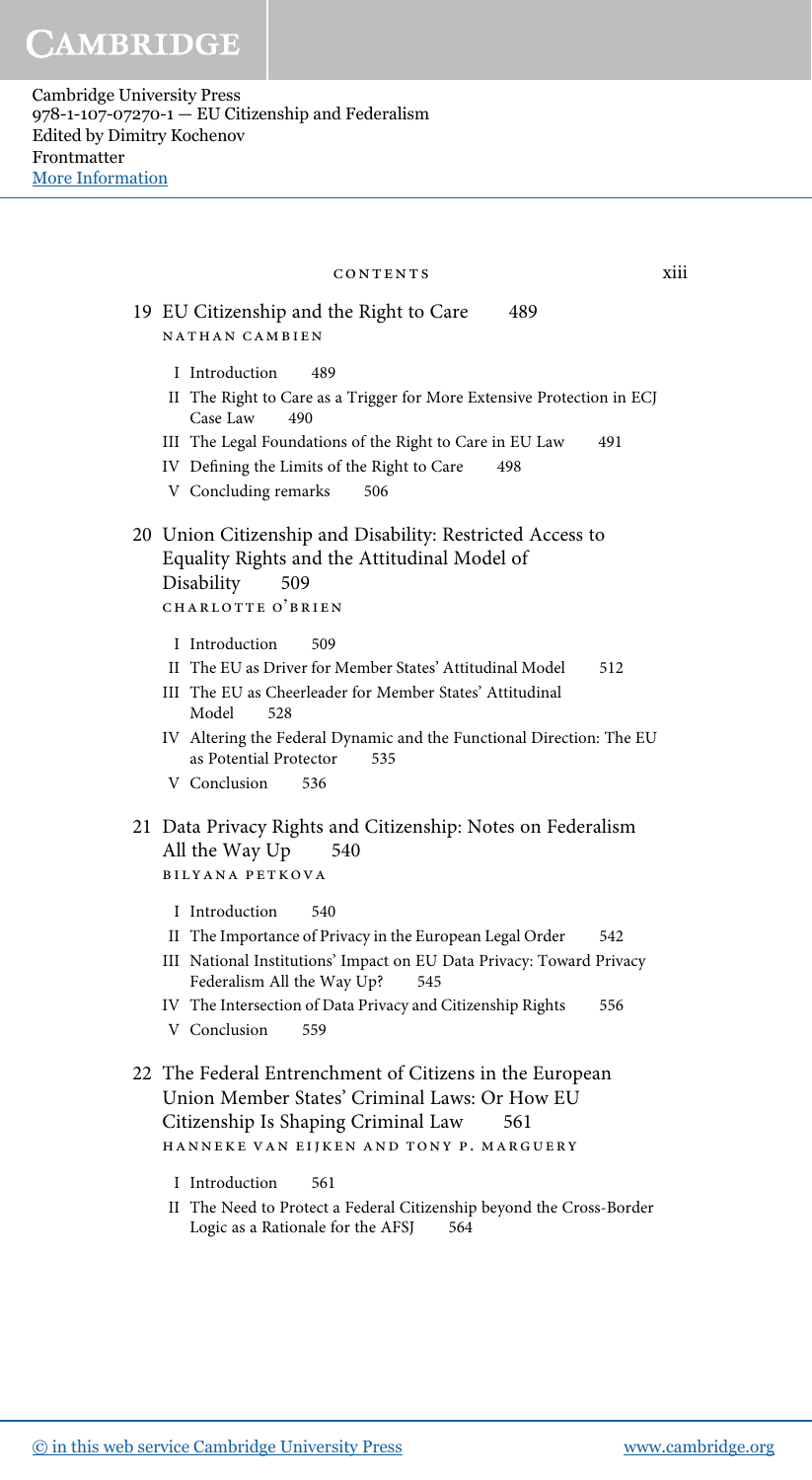> III To What Extent Does EU Criminal Law Affect EU Citizens? 568 IV The Impact of EU Citizens' Rights on Criminal Law 573 V Conclusion 582 23 The Right of EU Citizens to Diplomatic and Consular Protection: A Step Towards Recognition of EU Citizenship in Third Countries? 584 patrizia vigni I Introduction 584 II The Right to Diplomatic and Consular Protection 586 III The EU as International Defender of EU Citizens 604 IV Conclusion 610 PART III Broader Implications and Limitations 613 24 Individual Rights, Interstate Equality, State Autonomy: European Horizontal Citizenship and Its (Lonely) Playground from a Trans-Atlantic Perspective 615 francesca strumia I Introduction 615 II Federalism and the Discourse of Citizenship in the US and the EU – Act I 617 III Federalism and the Discourse of Citizenship in the US and the EU – Act II 625 IV EU Horizontal Citizenship 631 V Post-National Citizenship and Political Citizenship in the EU: A Horizontal Perspective 636 VI Conclusion 641 25 EU Citizenship and Fundamental Rights: Contradictory, Converging or Complementary? 642 DOMINIK DÜSTERHAUS I Introduction 642 II A Contradiction? Citizenship and Fundamental Rights 643 III Fundamental Rights and Member State Action 647 IV On the Protective Potential of Citizenship Rights 650 V Links to the Rights: Triggering Rules in the Field of Citizenship 656 xiv contents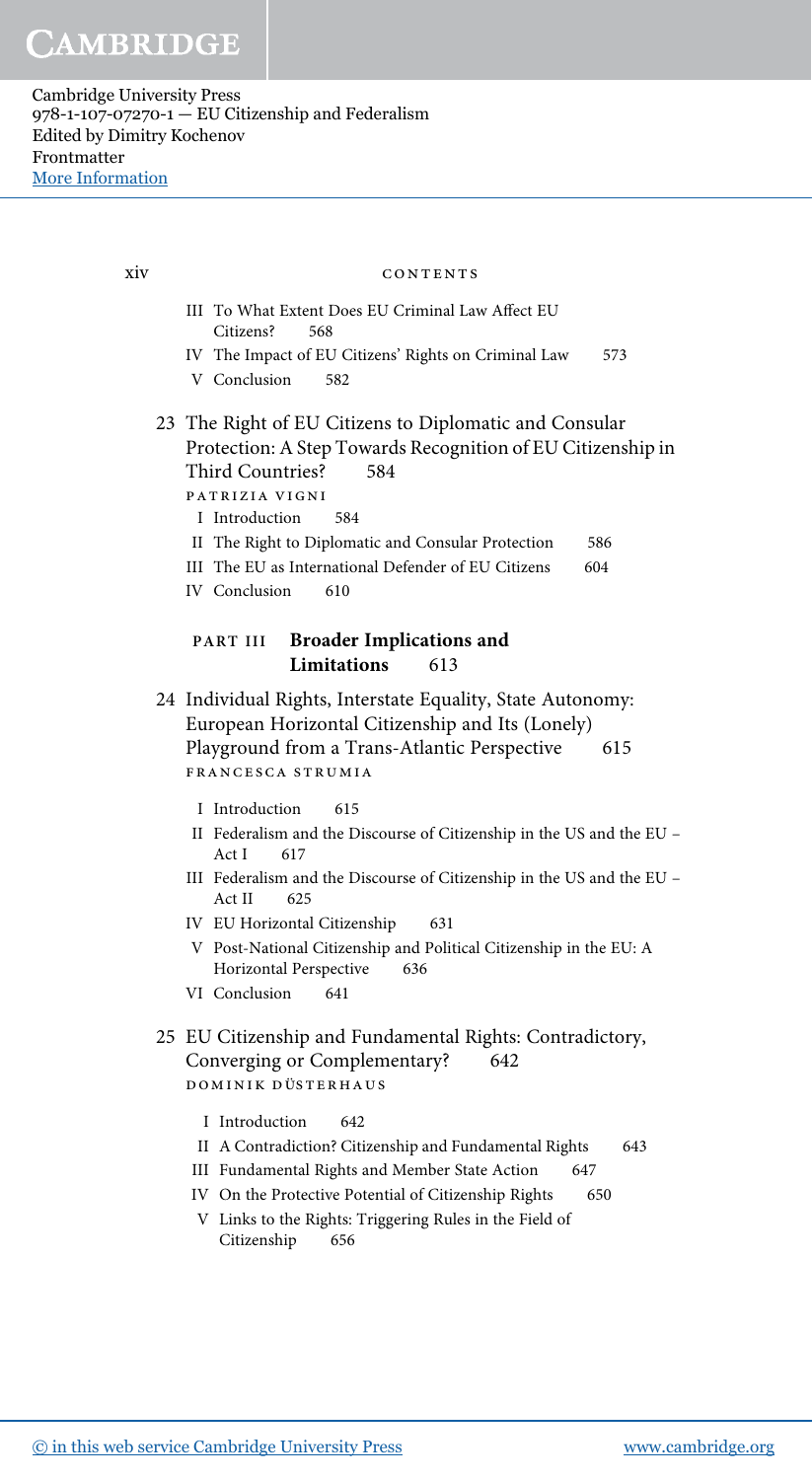VI Protecting the Citizens: The Limits of Interpretation 661 VII Conclusion 664 26 Reverse Solange: Union Citizenship as a Detour on the Route to European Rights Protection against National Infringements 665 johanna croon-gestefeld I Introduction 665 II EU Fundamental Rights Protection against Member State Violations - Current Proposals 667 III Union Citizenship as a Door-Opener for Rights Protection? 671 IV The Reversibility of the Solange Approach 676 V The Danger of Reverse Results 680 VI Conclusion 683 27 Union Citizenship Re-Imagined: The Scope of Intervention of EU Institutions 685 jože štrus I Introduction 686 II Circumstances Establishing the Link with EU Law 687 III Negative Effect on the exercise of Union Citizenship Rights: A Central Connecting Factor with EU Law? 693 IV The Right Institutions for the Job: The Role of EU and National Institutions in Ensuring the Effectiveness of Union Citizenship Rights 700 V Conclusion 704 28 Frontiers of EU Citizenship: Three Trajectories and Their Methodological Limitations 705 daniel thym I Introduction 705 II Frontiers of Union Citizenship 706 III Methodological Background 707 IV Aspirational Citizenship 710 V Citizenship as a Legal Creation 717 VI Citizenship as a Social Fact 724 contents xv

VII Conclusion 728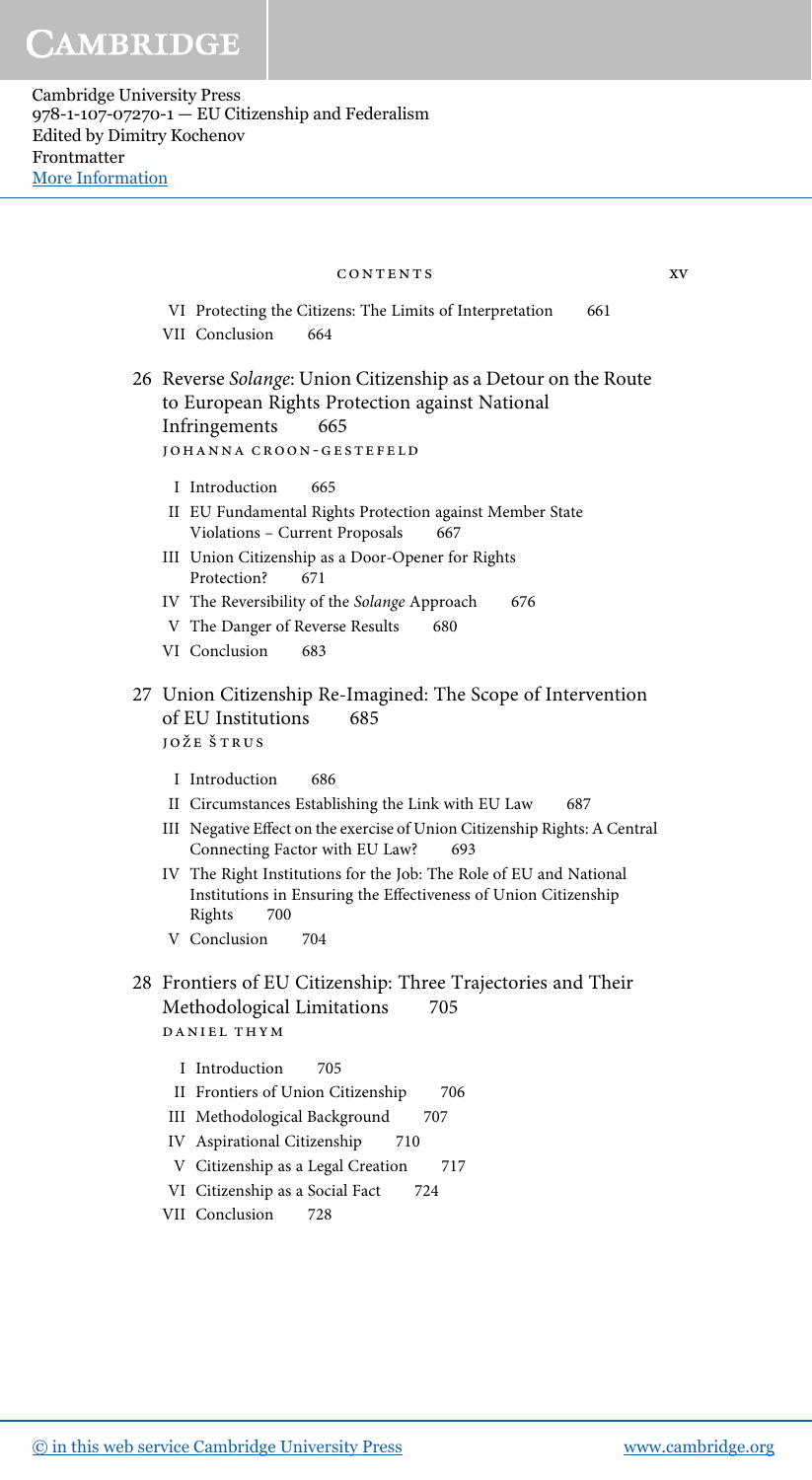xvi

CONTENTS 29 EU Citizenship and Its Relevance for EU Exit and Secession 731 PHOEBUS L. ATHANASSIOU AND STÉPHANIE LAULHÉ **SHAFLOU** I Introduction 731 II Withdrawal in Toto of a Member State from the EU - Concept and Consequences 733 III Secession of Part of the Territory of an EU Member State - Concept and Relevance of Public International Law in an EU Context 735 IV The Concept of EU Citizenship and Its Relevance in EU Exit or secession scenarios 740 V EU Citizenship as a Non-Legal Consideration in EU Exit or Secession Scenarios 747 VI Concluding Remarks 749 30 Epilogue on EU Citizenship: Hopes and Fears 751 KOEN LENAERTS AND JOSÉ A. GUTIÉRREZ-FONS I Introduction 751 II The Idea of 'Demoicracy' 753 III The Right to Move as an EU Citizen in the Light of 757 Demiocracy IV Ruiz Zambrano, Delvigne and the EU Constitutional Balance 762

V Concluding Remarks 779

*Index* 782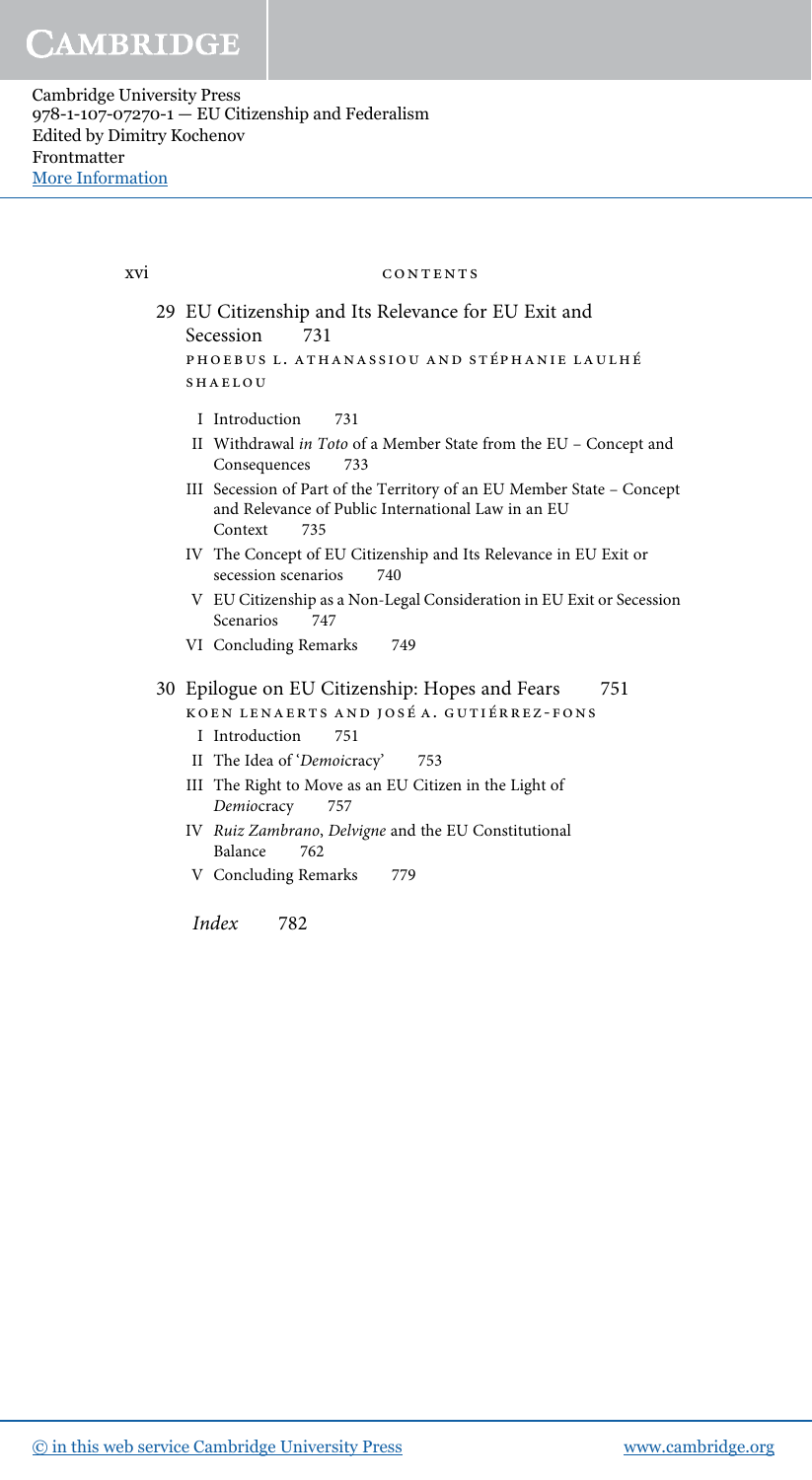# CONTRIBUTORS

DR STANISLAS ADAM, Legal Secretary, Court of Justice of the European Union

DR PHOEBUS L. ATHANASSIOU, Senior Legal Advisor, European Central Bank

prof. loïc azoulai, Sciences Po, Paris

DR UŁADZISŁAŬ BEŁAVUSAŬ, T.M.C. Asser Instituut, The Hague; University of Amsterdam (UvA)

DR MARÍA ESTHER BLAS LÓPEZ, Legal Secretary, Court of Justice of the European Union

mr martijn van den brink, European University Institute, Florence, Law Department

DR NATHAN CAMBIEN, Legal Secretary, Court of Justice of the European Union; KULeuven, Faculty of Law

DR JOHANNA CROON-GESTEFELD, Bucerius Law School, Hamburg

judge josé Luís da cruz vilaça, Court of Justice of the European Union

PROF. GARETH DAVIES, VU University Amsterdam, Faculty of Law

MR DOMINIK DÜSTERHAUS, Legal Secretary, Court of Justice of the European Union

DR HANNEKE VAN EIJKEN, Ministry of Foreign Affairs, The Netherlands; University of Utrecht, Faculty of Law

PROF. FEDERICO FABBRINI, Dublin City University, School of Law and Government

DR MARK L. FLEAR, Queen's University Belfast, School of Law

xvii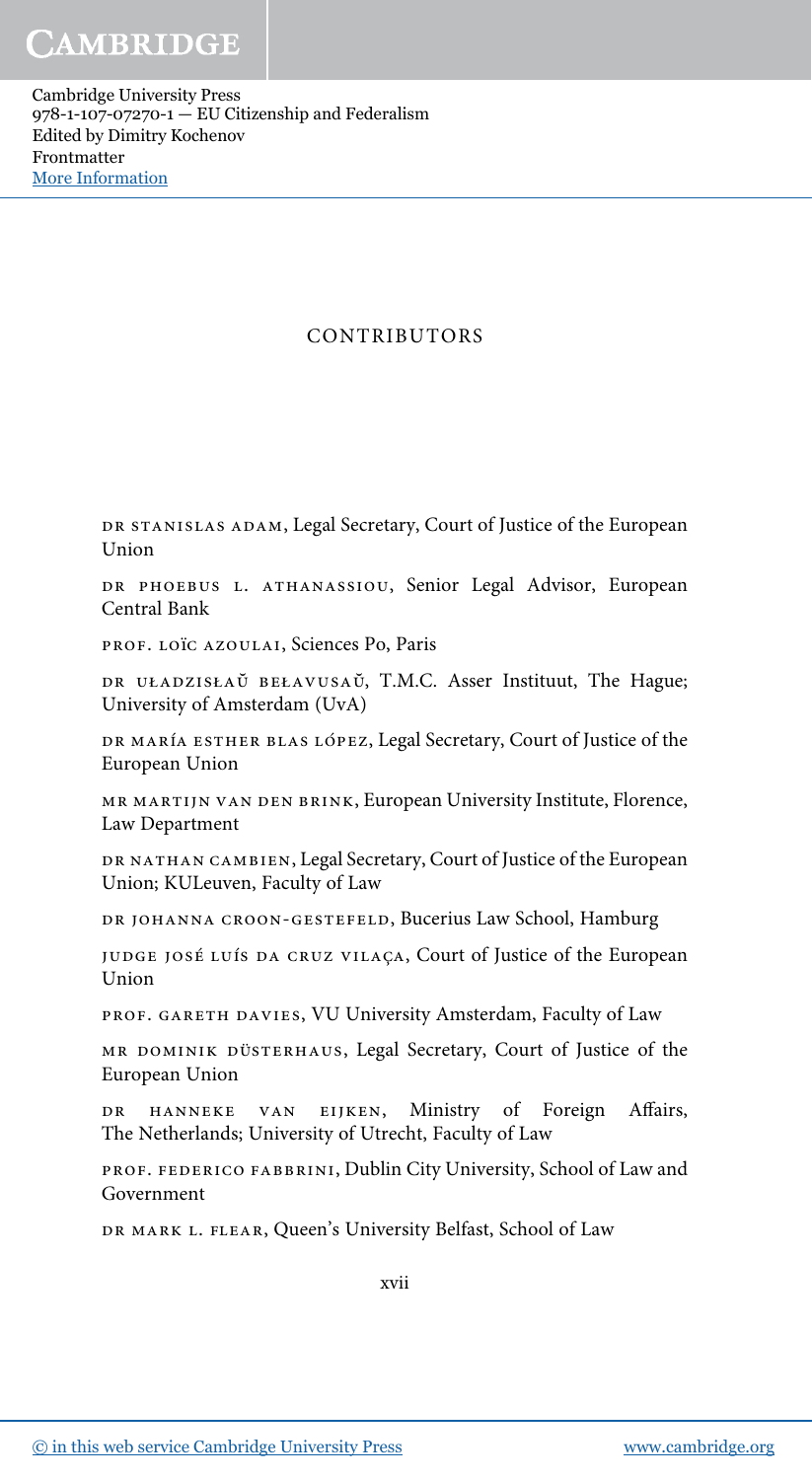xviii list of contributors

DR JOSÉ A. GUTIÉRREZ-FONS, Legal Secretary, Court of Justice of the European Union

DR SARA IGLESIAS SÁNCHEZ, Legal Secretary, Court of Justice of the European Union

prof. dimitry kochenov, University of Groningen, Faculty of Law

DR STÉPHANIE LAULHÉ SHAELOU, University of Central Lancashire, Cyprus Campus, Faculty of Law

judge koen lenaerts, President of the Court of Justice of the European Union

DR TONY P. MARGUERY, University of Utrecht, Faculty of Law

mr michal meduna, European Commission, DG Justice, Human Rights and Citizenship

PROF. NIAMH NIC SHUIBHNE, Edinburgh Law School

DR CHARLOTTE O'BRIEN, York University Law School, York

DR BILYANA PETKOVA, Maastricht University, Faculty of Law

PROF. DANIEL SARMIENTO, Complutense University, Madrid

PROF. DAGMAR SCHIEK, Queen's University Belfast, School of Law

advocate general eleanor sharpston, Court of Justice of the European Union

prof. alessandra silveira, University of Minho, Centre of Studies in European Union Law, Porto

prof. eleanor spaventa, Durham University School of Law

DR FRANCESCA STRUMIA, University of Sheffield, Faculty of Law

mr jože štrus, European Commission, DG Justice, Human Rights and Citizenship

advocate general maciej szpunar, Court of Justice of the European Union

prof. daniel thym, University of Konstanz, Faculty of Law

DR ALINA TRYFONIDOU, University of Reading, School of Law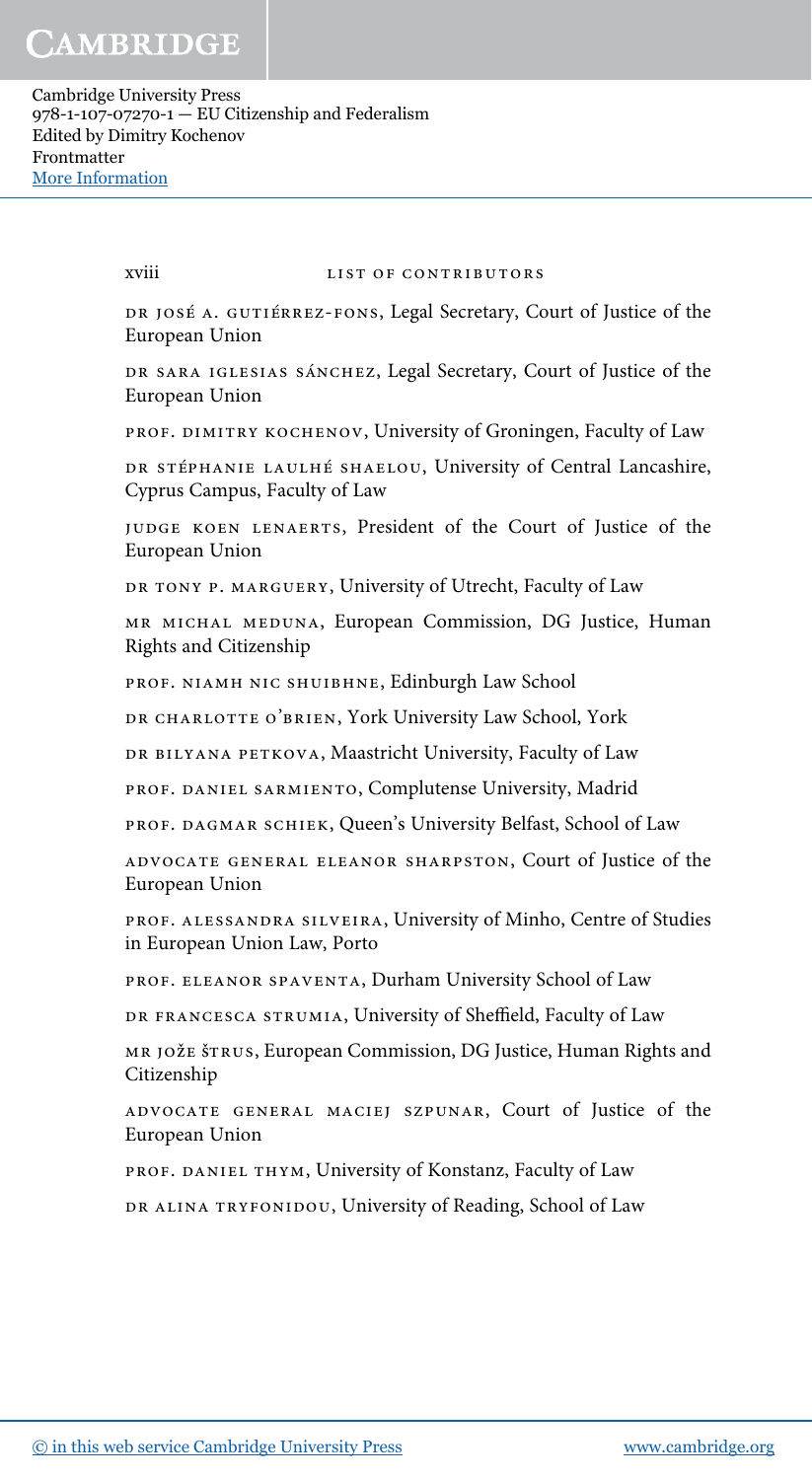### list of contributors xix

prof. peter van elsuwege, Ghent University, School of Law; Visiting Professor, College of Europe

DR PATRIZIA VIGNI, University of Siena, Faculty of Law

prof. antje wiener, Hamburg University, Political Science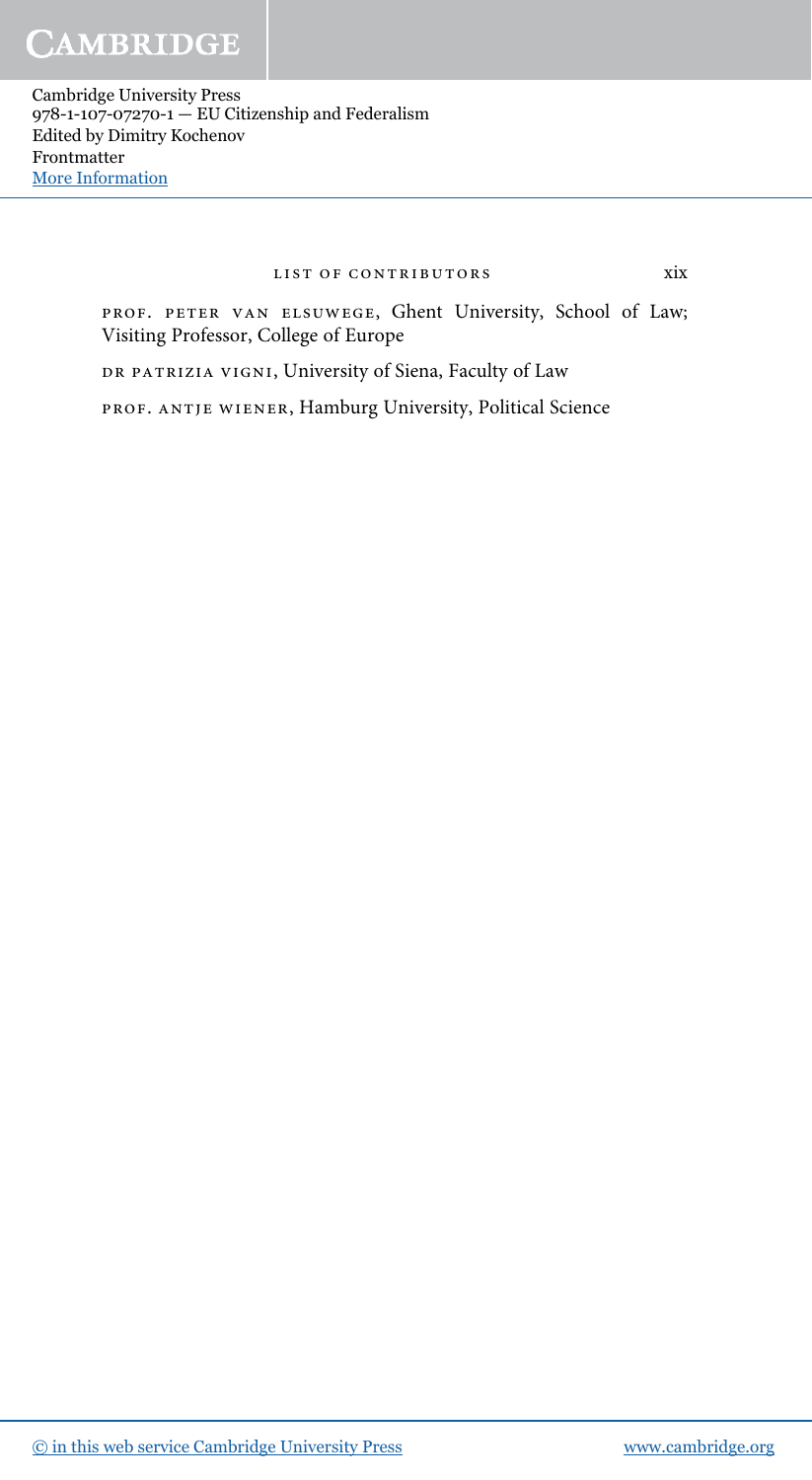# PREFACE

This book is the result of finding EU citizenship and federalism in everything, from the purring of an orange cat to the folds in the dresses of dates. It is the result of speaking about citizenship and federalism with everyone I have met in a countless number of universities, restaurants, libraries and bars on both sides of the Atlantic. It is long.

This book was, in fact, meant to be a blog post of 700 words, and I am very happy that it grew. The blog post was about a very obvious idea: if the EU is to graduate into the more complex world of real constitutionalism from the occasional outgrowths of its preoccupation with the Internal Market, then it could well be citizenship status and the rights attaching thereto that would supply the pillars of this newly remodelled edifice, guiding the allocation of competences and providing the Union with a renewed rationale. Some Court of Justice case law, especially Eman and Sevinger, Rottmann and Ruiz Zambrano, the history of federations around the world, the lack of logic or justice behind the 'standard' idea of the Union, the seeming absurdity of the scope of application of the Charter of Fundamental Rights of the EU – all pointed towards this very basic idea which, shared by many, should make sense and could guide the Union of the future, informing the Union's organisation and its activities. The blog post was supposed to start an online exchange. If EU citizenship and its rights really do come to play the crucial role in restructuring the Union away from the absurd ideas, such as having to take a bus across a non-existent frontier to save one's family from being split up – which rights would be the most instrumental in articulating the renewed idea of EU law, building its (just) substance, not merely its pro forma (market) rules?

I am delighted that the blog post did not pass 'peer-review' as it were – oh, academia! With my blogging attempt rejected, I decided to turn to the old-fashioned medium of the printed word and compile an edited collection instead: there is still life without blogging. From the moment the first chapters reached my mailbox, it became abundantly clear that

xxi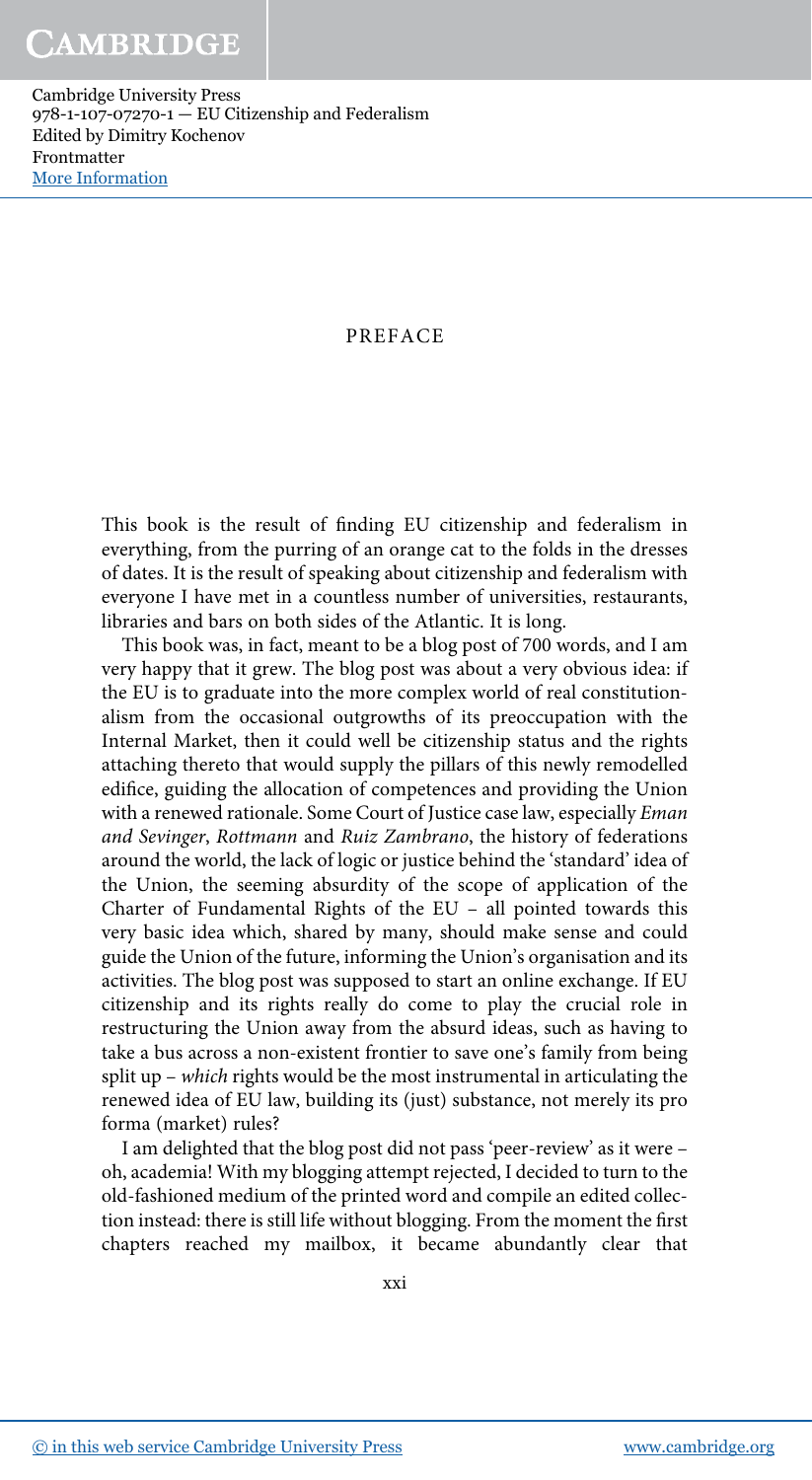### xxii PREFACE

investigating the interface between citizenship and federalism under the lens of rights offers plentiful opportunities for a truly rewarding thought experiment. The emphasis on citizenship and rights can guide EU development.

Working with the authors contributing to this collection has been the most delightful experience in my academic life so far, and I would like to thank all of them for bearing with their editor's demands, reading each other's chapters, and, often, rewriting, rewriting and rewriting again. I am also grateful to all the authors whose chapters did not make it through the review process. In addition to the authors, endless gratitude is due to all the magnificent scholars who helped with peer review, and with the author's workshop hosted in Oslo, or who otherwise supported this project. Numerous colleagues and friends can be mentioned, including, but not limited to, Carlos Closa, Stephen Coutts, Maria Fletcher, Laurence W. Gormley, Christophe Hillion, Ulli Jessurun d'Oliveira, Jurian Langer, Orla Linskey, Leandro Mancano, Jeanne Pia Mifsud Bonnici, Paul Nemitz, Síofra O'Leary, Sir Richard Plender, Eva-Maria Poptcheva, Robert Schütze, Alexander Somek, Peter Spiro, Antonello Tancredi, Brigit Toebes, Gijsbert Vonk and Anja Wiesbrock (who kindly facilitated the author's workshop). This volume would not be possible without the assistance of Elena Basheska, Ryan Chavez, Anna Gnap, Aleksandra Markowska, Harry Panagopulos, Suryapratim Roy, Jacquelyn Veraldi and, above all, Justin Lindeboom, who was my right hand while working on the manuscript, providing indispensable input from TAP Coffee 114 and numerous other Fitzrovia cafés while I was working at Black and Bloom in Groningen (thank you, Gerben, Nina), Think! Coffee in Mercer Street in New York, Notes (St. Martin's in the Fields) in London, Rojo's Roastery in Princeton (thank you, Jess, Andrew) and, above all, Il Circolo dei Lettori in Turin. My brother Grisha sketched the birds unable to fly and thus forced to take a bus for the cover. Sinéad Maloney, Finola O'Sullivan, Elizabeth Spicer and Chloe Harries at Cambridge University Press made this book possible through swift contracting, wholehearted support and infinite patience. The Woodrow Wilson School at Princeton University, where I was Martin and Kathleen Crane Fellow in Law and Public Affairs in the 2015–2016 academic year, provided an ideal environment for finishing the manuscript: correcting the proofs at the top floor of the gorgeous Minoru Yamasaki building and being part of a remarkable community of scholars, including Kim Lane Scheppele, Zaid Al-Ali, Jan-Werner Müller and Sherally Munshi, has been a true privilege. Princeton air is truly